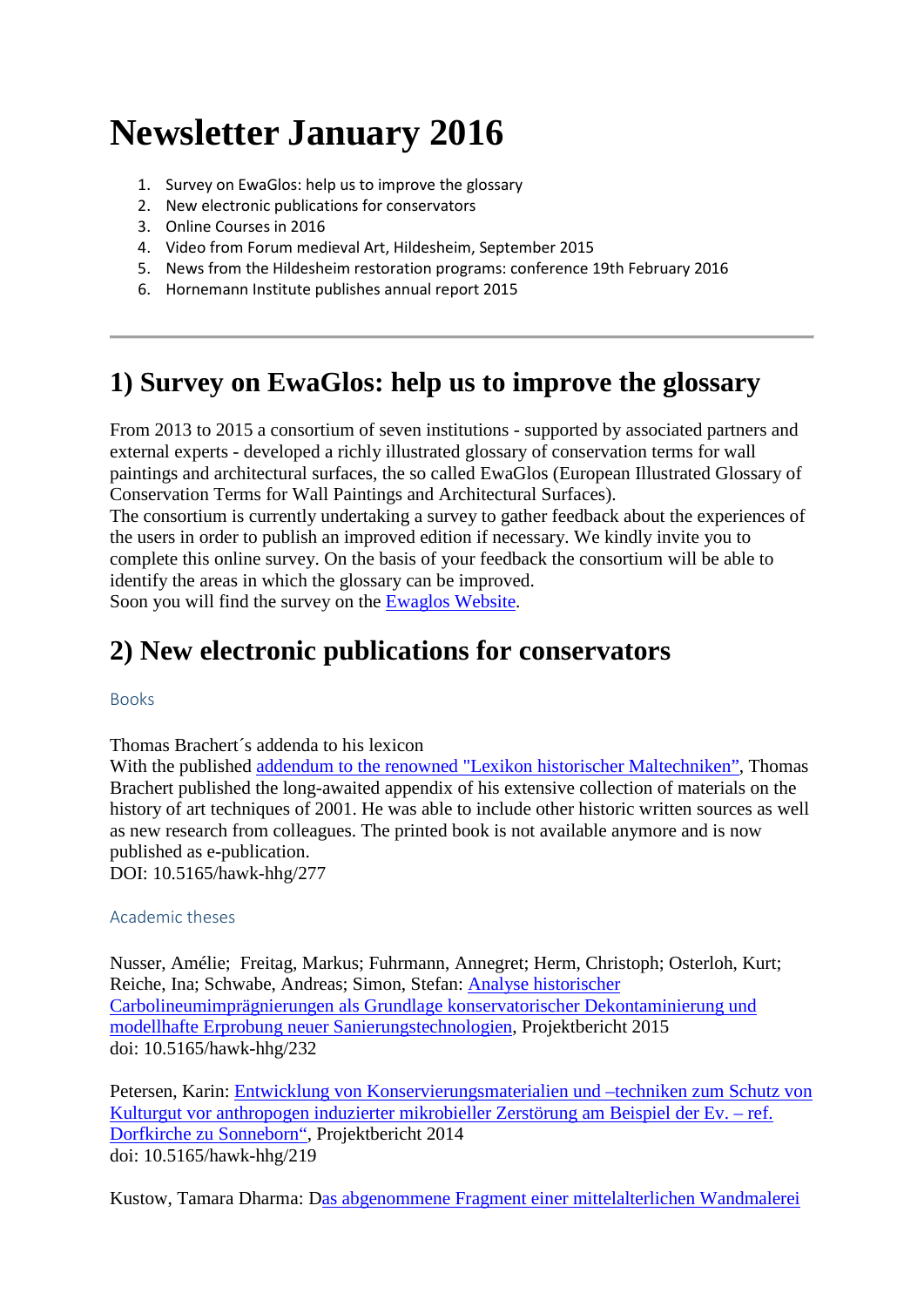[aus dem Brandenburger Dom, Untersuchung und Vorschläge zur Restaurierung und](http://193.175.110.9/hornemann/german/epubl_ha_ausgabe.php?haid=2179&ha_sort=au&l=o&th=K&spra=deutsch&sort=ea_name&ref=/hornemann/german/epubl_hs_arbeiten.php)  [Konservierung,](http://193.175.110.9/hornemann/german/epubl_ha_ausgabe.php?haid=2179&ha_sort=au&l=o&th=K&spra=deutsch&sort=ea_name&ref=/hornemann/german/epubl_hs_arbeiten.php) Diplomarbeit, FH Potsdam 2012 doi: 10.5165/hawk-hhg/230

Schäning, Anke:

[Synthetische organische Farbmittel aus einer technologischen Materialsammlung des 19./20.](http://www.hornemann-institut.de/german/epubl_hochschularbeiten2167.php)  [Jahrhunderts: Identifizierung, Klassifizierung und ihre Verwendung sowie Akzeptanz in](http://www.hornemann-institut.de/german/epubl_hochschularbeiten2167.php)  [\(Künstler-\) Farben Anfang des 20. Jahrhunderts,](http://www.hornemann-institut.de/german/epubl_hochschularbeiten2167.php) (Synthetic organic colorants of a 19th/20th century collection: Identification, classification and investigations into their use and acceptance in early 20th century (artists') paints), Dissertation, Wien 2010 doi: 10.5165/hawk-hhg/229

Hübner, Benjamin: [Induktionsverfahren als Ausbleiungsmethode von Verbindungsstählen](http://www.hornemann-institut.de/german/epubl_hochschularbeiten2261.php)  [Eine Projektstudie zur induktiven Ausbleiungsmethode unter Verwendung eines](http://www.hornemann-institut.de/german/epubl_hochschularbeiten2261.php)  [Induktionsheizgerätes](http://www.hornemann-institut.de/german/epubl_hochschularbeiten2261.php) (Induction technique to dismantling of steel. A study to use an induction heater of removing practice)

This paper wants to find an answer to the influences and conditions of the removal, focusing on different profiles and the deep integration of concrete cubes. To generate the temperatures and their course in a simulation, a calculation software of thermal bridges was used. In the study, the surface temperature is documented with the help of a thermal imaging. doi:10.5165/hawk-hhg/239

In addition, we published many abstracts of academic theses in the conservation field recently on our [website.](https://www.hornemann-institut.de/english/e_publication.php)

# **3) Online Courses in 2016**

18 April to 19 June 2016

• [Restoration Theories and Methods from 1945 to the present day](https://www.hornemann-institut.de/english/course_restoration_theories.php) (also available in a Spanish version)

Only in German:

- [Erhaltung von Wachsmoulagen](https://www.hornemann-institut.de/english/course_wax_moulages.php) (Conservation of Wax Moulages)
- [Grundlagen der Holzkunde](https://www.hornemann-institut.de/english/course_oak.php) [Eigenschaften –](https://www.hornemann-institut.de/english/course_oak.php) Verwendung Schäden [Untersuchungsmethoden erläutert am Beispiel von Eichenholz](https://www.hornemann-institut.de/english/course_oak.php) (Basic wood science Features - use - damage - examination methods explained by the example of oak)
- [Schädigung von Kulturgut durch Salze](https://www.hornemann-institut.de/english/course_salt.php) (Damage to Cultural Heritage from Salt)

19 September to 20 November 2016

- [Conservation of Globes](https://www.hornemann-institut.de/english/course_globes.php)
- [Microbial Infestation of Objects of Art and Cultural Heritage](https://www.hornemann-institut.de/english/course_microbiology.php)
- [The Examination of Transparent Coatings on Furniture and Wooden Objects](https://www.hornemann-institut.de/english/course_coatings.php)

Only in German:

• [Dokumentationsfotografie](https://www.hornemann-institut.de/english/course_docu_photography.php) (Documentary Photography)

[Further information](https://www.hornemann-institut.de/english/continuing_training.php)